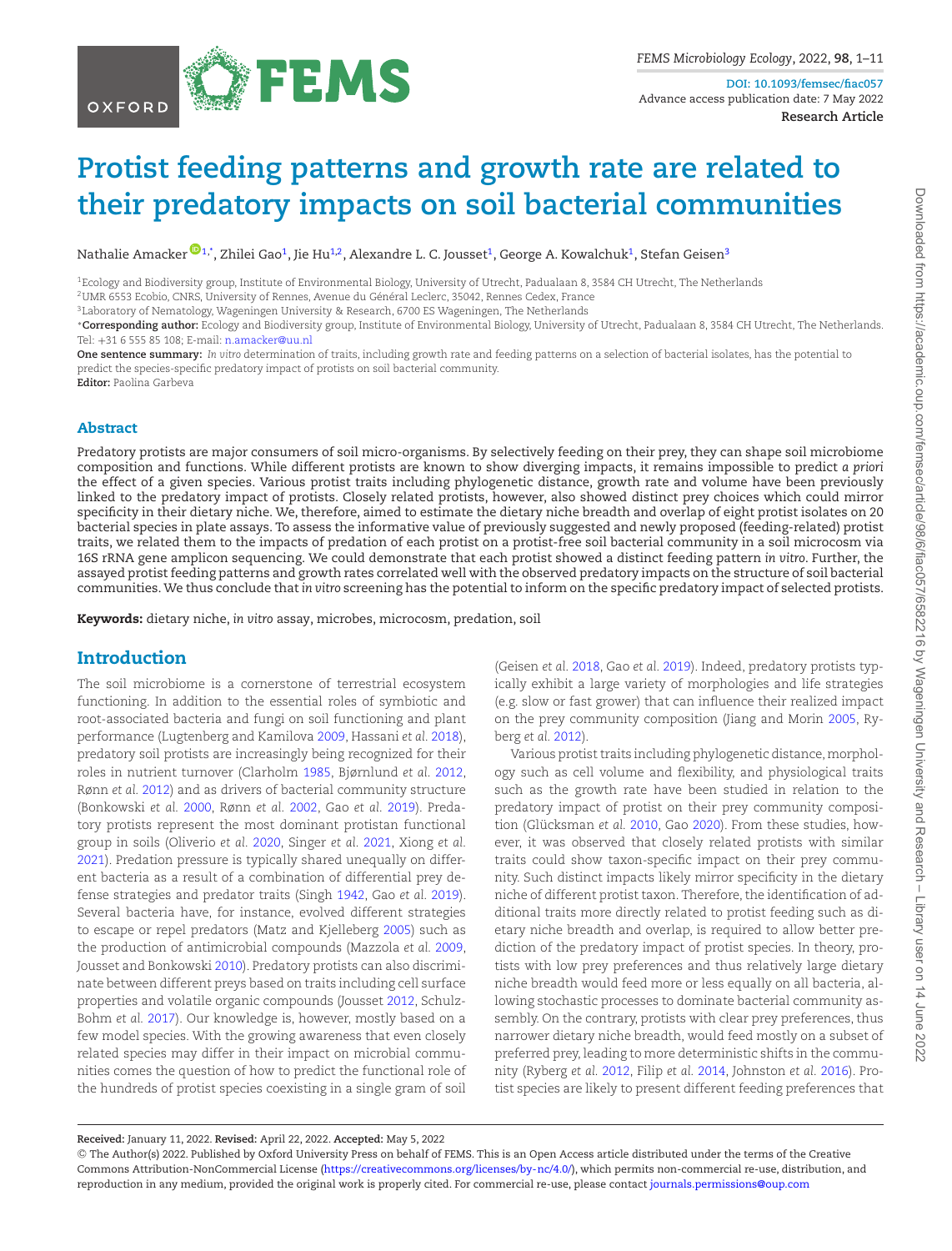can be linked to relatively narrow to broad dietary niche breadth and impose relatively strong or weak predatory impact on their prey community, accordingly. In addition, predatory impacts of soil protists on bacterial community may be manifest as broad shifts in community structure (Gao [2020,](#page-9-9) Asiloglu *et al.* [2021\)](#page-9-12) or may only enrich/deplete some species without significantly modifying the whole prey community structure (Asiloglu *et al.* [2020\)](#page-9-13). The relation between protist species-specific feeding patterns as could be assessed in simplified laboratory settings has, however, never been linked to complex predation-induced shifts in soil bacterial communities.

In order to study the informative value of *in vitro* assessed properties in relation to realized predatory impact of protists, we selected eight well-characterized protist isolates spanning several major phylogenetic lineages (Amorphea, Excavates and TSAR; lineages according to Burki *et al.* [\(2020\)](#page-9-14) and morpho-groups (amoeboid and flagellates), while presenting a similar feeding style (i.e*.* mostly grasping attached bacteria). We examined their ability to grow on twenty rhizobacterial isolates with well-characterized traits related to plant growth-promoting potential, biocontrol potential (i.e*.* production of antimicrobial compounds), and environmental stressors, and representing a wide phylogenetic range including Actinobacteria, Bacteroidetes, Firmicutes, and Proteobacteria. We investigated the feeding preferences of the selected protists based on their achieved density on each bacterial strain at two different time points, 3 and 5 days after inoculation, to consider different protist growth stages. We used the emerging protist feeding patterns to estimate the dietary niche breadth of each protist isolate (coefficient of variation of the achieved densities on each bacterium) and to compare protist feeding patterns across our isolates (pair-wise Euclidean distance between the achieved densities on each bacterium). In order to assess the informative power of these feeding-related traits, we analyzed the predatory impact of each protist isolate on a soil bacterial community using a soil microcosm setup and linked these impacts to the *in vitro* feeding patterns. We finally evaluated the importance of different traits for both the predators (phylogenetic distance, volume, and growth rate) and prey (direct-plant growth promotion potential, biocontrol potential, nutrient utilization efficiency and stresstolerance) in relation to the protist feeding patterns, and the importance of the protist traits in relation to the predatory impacts on the soil bacterial community. Our main hypotheses were that (i) each protist isolate has a distinct feeding pattern as measured by higher achieved densities on a specific set of bacteria, (ii) protists with a relatively narrow dietary niche breadth would have a stronger impact on the prey community structure compared to protists with broader niche breadth, (iii) protists with similar feeding patterns would exert similar impacts on the soil-borne bacterial prey community, and (iv) predator traits related to protist size and prey traits related to biocontrol potential would be the most informative predictors of the observed patterns.

#### **Materials and methods Plate assay for investigating protist feeding behavior**

We used a liquid plate assay to examine the feeding behavior of eight protist isolates (Ecology and Biodiversity collection, Utrecht University, The Netherlands; Table S1) on monocultures of twenty bacterial strains (19 isolates from the rhizosphere of tomato seedlings and *Escherichia coli* OP50; Table S2).

The selected protists were isolated from a range of environments (clay soil, sandy soil and growth substrate) and included two *Acanthamoeba* spp. (isolates C13D2 and C2D2), two *Vannella* spp (isolates P33 and P147), *Naegleria clarki* (isolate P145-4), heterolobosean isolate S18D10 and two *Cercomonas* spp. (isolates C5D3 and S24D2). The protist traits (phylogenetic distance, volume and growth rate) used in this study were derived from previous work by Gao with an adjustment regarding the volume calculation (Gao [2020;](#page-9-9) see also Tables S1 and S3); in brief, the phylogenetic distance was calculated based on the nearly complete 18S, the volume was estimated assuming a cone shape for the flagellates *Cercomonas* spp.  $(\frac{1}{3} * \pi * (\frac{width}{2})^2 * length)$ , flat fan shape for the amoebae *Acanthamoeba* spp. and *Vannella* spp. (*i.e.*: *length* ∗ *width* <sup>2</sup> ) or semi-cylindrical shape for the amoebae *Naegleria clarki* and heterolobosean isolate S18D10 (*i.e.*: {*length*  $*$   $\pi * (\frac{\text{width}}{2})^2$ }/2), and the growth rate was estimated from the daily quantification of individuals over 8 to 11 days by fitting a growth model (grofit::gcFitModel; the mean density and its standard error can be found for each protist and each day in Table S3). The isolate S18D10 could only be related to an uncultured heterolobosean and was identified to have the closest affinity with *Stachyamoeba* ATCC 50 324 (see also Fig. S1).

#### *E. coli* **OP50 was routinely used as food source for the propagation of the protist cultures**

The bacterial strains used were isolated and described by Hu and colleagues (2020; see an overview in Table S2). In brief, the bacteria were isolated from the rhizosphere of tomato plants (*Lycopersicon esculentum*, cultivar 'Jiangsu') in the seedling stage. For each bacterial strain, functional traits were measured to assess their plant growth-promoting potential (production of the auxin indole-3-acetic acid (IAA) and siderophore), biocontrol potential (inhibition of the plant pathogen *Ralstonia solanacearum QL-Rs1115*) and resistance to three environmental stressors (low resource availability, high salinity, and oxidative stress).

#### **Growth conditions and preparation of protist isolates**

Once a month, protist cultures were propagated using *E. coli* OP50 as the sole prey (*ca* 10<sup>8</sup> cells mL–1) in Page's Amoeba Saline, a diluted phosphate buffer often used to grow protists (Page [1976\)](#page-10-12); hereafter referred to as PAS) at 15 ℃ in the dark.

To obtain an active population for co-cultures, we prepared protist cultures as follows: stock protist cultures were washed three times by centrifugation at 800 *g* for 5 min (Heraeus Megafuge 40 Centrifuge, Thermo Fisher Scientific, Langenselbold, Germany) to remove excess nutrients and enrich protists. Because protists do not form a visible pellet, we only discarded 75% of the volume before resuspending the cells in the same volume of PAS. Washed cultures were then amended with *E. coli* OP50 at a density of *ca*  $10^8$  cells mL<sup>-1</sup> to support protist growth. Protist cultures were incubated at 15 ◦C in the dark for 3 or 5 days. The incubation duration was adapted to each protist isolate with the aim of enabling excystation and growth while avoiding new encystation.

To initiate protist-bacterial co-cultures, the obtained active populations of protists were washed as described above, counted and adjusted to  $10^3$  active individuals  $mL^{-1}$ . The numbers of active and encysted individuals were counted on a monitor linked to an inverted microscope (Nikon Eclipse TS 100, Tokyo, Japan) equipped with a DS Camera Control unit DS-L3 with DS-Fi2 camera head (relay lens: 0.7x) using the 20x objective (final magnification on the monitor: 275x). The average count over five screens per well was used to estimate protist density per cm2. Despite our efforts, the population of *Vannella* sp. P147, *Acanthamoeba* sp. C2D2, *Naegleria* sp. P145-4 and heterolobosean isolate S18D10 were a mixture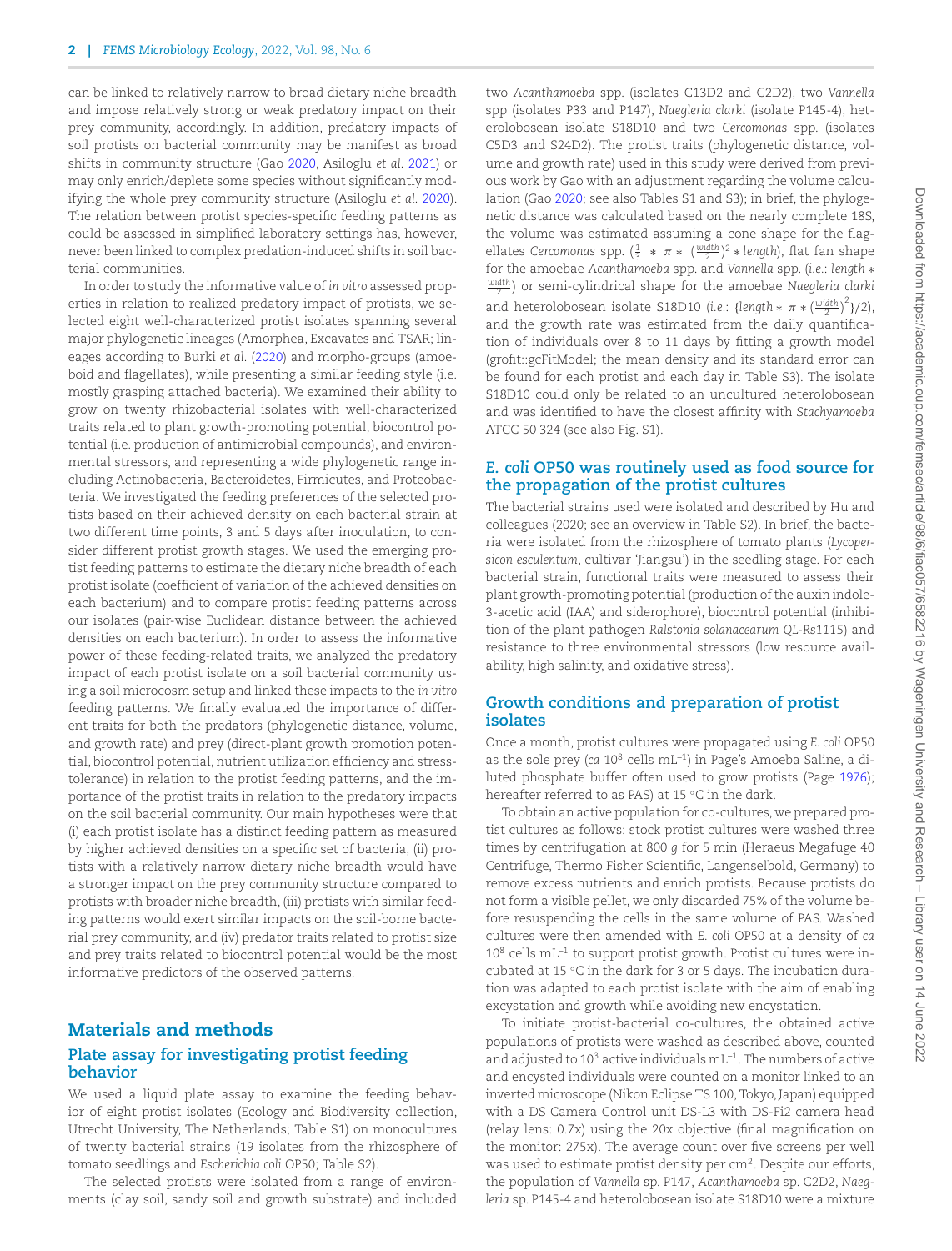of active and encysted individuals (1 : 1; Table S4). Since the washing procedure does not allow for a complete elimination of *E. coli*, we plated a 10-fold dilution series of the washed protist solution on King's B nutrient medium to estimate the level of bacterial load (Table S4).

#### **Growth conditions and preparation of bacterial isolates**

Prior to dual culture experiments, the bacteria were grown from a frozen glycerol stocks (−80◦C) on 10% TSA (3 g of Bacto Tryptic Soy broth, 15 g of agar for 1 L; BD, New Jersey, USA), with one colony serving to initiate a new culture in liquid TSB (30 g of Bacto Tryptic Soy broth for 1 L) and incubated at 28 ◦C, 120 r/m, 14–15 h. Bacterial cells were washed three times by centrifugation (9500 *g*, 2 min; Heraeus Megafuge 40 Centrifuge, Thermo Fisher Scientific, Langenselbold, Germany) and resuspended in 0.9% NaCl. Pellets were eventually resuspended in PAS. Based on previously measured calibration curves relating OD<sub>600</sub> to CFUs, we adjusted the optical density of each bacterial solution to  $10^8$  cells mL<sup>-1</sup> (OD<sub>600</sub>) of 0.5 for bacterial isolates 6, 57, and 81 and  $OD_{600}$  of 0.2 for the others; SPECTROstar Nano, BMG Labtech, Ortenberg, Germany). The realized bacterial densities were assessed by plating 20 μL of the dilutions  $10^3$  to  $10^6$  on  $10\%$  TSA, in four replicates. The plates were incubated at 28◦C until colonies became visible (24/48 h) for CFU determination. The obtained densities ranged from as low as  $1.83\times10^6$  to  $2.98\times10^8$  CFUs mL<sup>-1</sup> (Table S5). Because the CFU assay failed for bacterial isolate 14, we used the theoretical value of  $8.67\times10^{8}$  cells mL<sup>-1</sup> based on our calibration curve for this strain.

#### **Setup and monitoring of protist cultures**

Pure cultures and co-cultures (one bacterial isolate or/and one protist isolate) were prepared in Clear Polystyrene 96-Well Microplates with flat bottom (Corning® 3370, Corning Incorporated, New York, USA; see Table S6 for the volume distribution of each well). We used one plate per protist with each combination set up in triplicate and the location randomized to avoid potential edge effects. Plates were sealed with Parafilm® M tape (Bemis Company Incorporated, Neenah, USA) and incubated in the dark at 20◦C for 5 days. We used PAS without additional nutrients so as to limit bacterial growth and activity.

Protist density was determined at days 1, 3, and 5 post inoculation; day 0 corresponds to the day of inoculation. To facilitate protist enumerations across the large number of wells examined, we used pre-defined categories to estimate the number of individuals on the monitor linked to the inverted microscope (Nikon Eclipse TS 100) using the 20x objective (final magnification on the monitor: 275x) instead of direct counts. We used seven different categories (Table S7). To enable the distinction between protist population at relatively low density (i.e. 0–100 individuals per screen), we used four categories starting with the category 0 for the absence of any protists, category 1 for 1 to 10 individuals, category 2 for 11 to 50 individuals and category 3 for 51 to 100 individuals. Larger intervals were used for the three higher categories: category 4 corresponded to 101–400 individuals, category 5 to 401–800 individuals and category 6 to more than 800 individuals per screen. We assigned a category for 3 screens per well (middle line right, middle line center, middle line left) to take potential heterogenous distribution of the protists in the well into consideration. We then averaged the values to obtain a single category value per well and hereby estimated the number of individuals per  $cm<sup>2</sup>$  (Table S8).

We measured the  $OD_{600}$  over time (at days 0, 1, 3, and 5) with a plate reader (SPECTROstar Nano, BMG Labtech, Ortenberg, Ger-

many) as an indicator of bacterial density (Dalgaard *et al.* [1994\)](#page-9-15). However, the relation between protist growth and the optical density was not necessarily negative and could thus not be used as an indicator of consumption.We, therefore, did not use these data for further analysis.

#### **Determining protist feeding patterns based on in vitro plate assays**

Because the initial bacterial densities ranged from as low as  $1.83\times10^6$  to  $2.98\times10^8$  CFUs mL<sup>-1</sup>, we first investigated the potential impact of the initial bacterial density on the protist achieved density at day 3 and 5 by performing correlation analyses (stats::cor.test).

Second, we investigated the general growth patterns of the protists on all bacteria by plotting their temporal growth. We then visualized protist densities at days 3 and 5 post inoculation on each bacterial food source by deploying the R function gplots::heatmap.2 (normalized per protist with the scale argument set on rows; Warnes *et al.* [2020\)](#page-10-13) and allowing the function to create clusters and draw a dendrogram based on the Euclidean distances for the protist (y-axis). We forced the x-axis to display the bacteria grouped per phylum to help visual comparison between days 3 and 5.

We then calculated the coefficients of variation (CV) at days 3 and 5 post inoculation for each protist as an estimate of dietary niche breadth. The CV is obtained by dividing the standard deviation by the mean of the population, thus providing a standardized measure of the variability. The CV has a value of 0 when the protist isolate reached the same density on each bacterial strain and has an increasingly positive value as the protist isolate reaches very different densities on each bacterial strain; the higher the value, the narrower the dietary niche breadth. To adress similarities between protist feeding patterns, we used the pair-wise Euclidean distance between the achieved densities of each protist across the 20 tested bacterial strains.

#### **Determining the realized predatory impact on soil bacterial communities**

We related the obtained descriptive feeding pattern of protists to their impact on a prey community by using data from a soil microcosm experiment that investigated a total of 20 protist isolates for their impacts on soil bacterial community composition (Gao [2020\)](#page-9-9). The eight protists used in the plate assays described above were among the 20 strains used in this previously described experiment. Here, we provide a general description of this microcosm study. Additional details can be found at Gao [\(2020\)](#page-9-9). In brief, protist-free soil bacterial communities were created using a microbial extraction from a natural sandy soil (Botanische Tuinen, de Uithof, Utrecht, The Netherlands). This protist-free suspension was reinoculated back into sterilized soil. After 2 h of incubation, the protist treatments were added by inoculating 400 μL of each protist suspension (10<sup>4</sup> individuals  $mL^{-1}$ ) or PAS (control), in 5 replicates. After 10 days, the soil was sampled and DNA was extracted using the DNeasy PowerSoil Kit (QIAGEN, Hilden, Germany), following the manufacturer's instructions. Bacterial 16S rRNA gene amplicon sequencing was carried out as follows: a two-steps PCR protocol with the 515F–806R primer-pair targeting the V4 region of the 16S rRNA gene ((Caporaso *et al.* [2011\)](#page-9-16) modified with linker sequences according to the 16S Metagenomic Sequencing Library Preparation protocol (Amplicon primers), purification of the PCR products according to the 16S Metagenomic Sequencing Library Preparation protocol (PCR clean-up) and ampli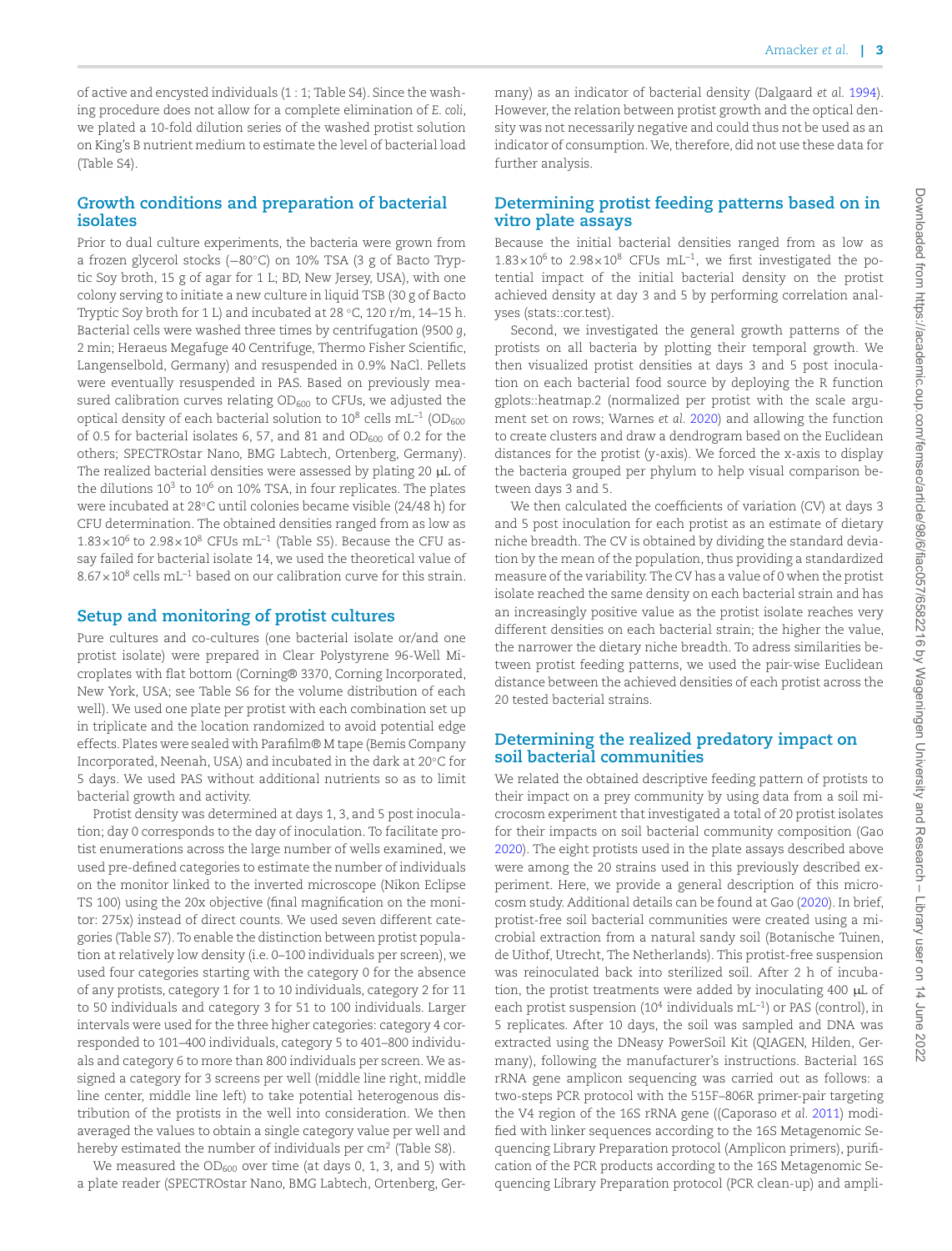con sequencing (Illumina Inc., San Diego, USA) using a 250-bp V2 paired-end protocol on a MiSeq sequencer (Utrecht Sequencing Facility, The Netherlands). DNA reads were processed using USE-ARCH, and sequences were identified and clustered into Operational taxonomic units (OTUs) at a 97% sequence similarity level with QIIME 1 (Caporaso *et al.* [2010\)](#page-9-17) using the UCLUST algorithm (Edgar [2010\)](#page-9-18). Taxonomic assignment was obtained by alignment against the SILVA 16S reference database, version 128 (Glöckner *et al.* [2017\)](#page-9-19). Rarefaction was performed to 12 000 reads per sample; at this threshold, seven samples had to be removed.

#### **Data analyses**

All statistical analyses were performed with the free software R version 4.0.3 (R Core Team [2020\)](#page-10-14). Unless stated otherwise, results from statistical tests were considered significative for *P* values  $\leq 0.05$ 

We first investigated the temporal similarity of the emerging protist feeding patterns at days 3 and 5 post inoculation via a Mantel test (vegan::mantel). We then performed an ANOVA on the achieved protist densities on each bacterial isolate to identify significant differences compared to the control (no bacterial cells added; stats::lm and base::summary); our control well allowed us to estimate the growth that each protist could achieve by growing on the *E. coli* cells transferred alongside at the start of the experiment. Due to the relative low number of replicates (triplicates), the use of transformation and/or use of other methods allowing to control for the heteroscedasticity such as nlme::gls (with weights = varIdent(form = ∼1 | bacteria)) (Zuur *et al.* [2009\)](#page-10-15) did not seem meaningful; the results of our ANOVA are, thus, informative but should be taken with some caution.

We analyzed the predatory impact of each protist isolate on soil bacterial communities by merging the soil microcosm sequencing data per treatment (phyloseq::merge\_samples) and calculating the dissimilarity/distance matrices of the community composition between treatments. We used the Bray-Curtis dissimilarity (vegan::vegdist) and the phylogenetic aware distances weighted UniFrac (phyloseq::distance) and compared them by performing a correlation analysis (stats::cor.test) and a Mantel test (vegan::mantel). We ran a permutational multivariate analysis of variance using both distance matrices (PERMANOVA; vegan::adonis) to assess the predatory impact of protists. In case of a significant result, we performed pair-wise PERMANOVA for each treatment and the control, correcting the *P* value for multiple testing using the Benjamini and Hochberg procedure (No-ble [2009\)](#page-10-16); stats::p.adjust with method  $=$  "BH'). We visualized the overall changes in the bacterial community composition is based on a Principal Coordinate Analysis (PCoA) on the Bray-Curtis dissimilarity between samples. We further identified bacterial taxa that increased or decreased in relative abundance upon the inoculation of protists, plotting the log two-fold changes for each treatment compared to the control (DEseq2, (Love *et al.* [2014\)](#page-10-17)); we used an alpha of 0.01, instead of the default value of 0.1, to obtain a meaningful visualization without too many OTUs and as an attempt to control for the reported high false discovery rate (Hawinkel *et al.* [2019\)](#page-9-20). We considered the distance of each treatment relative to the control to adress the magnitude of predatory impact of each protist isolate on the prey community structure and the pair-wise distances between treatments (vegan::vegdist) to investigate similarities in predatory impact between isolates.

We used two analyses to examine the relation between the coefficient of variation (used as proxy for dietary niche breadth) and the magnitude of predatory impact in the soil microcosm. First, we tested the correlation between the coefficient of variation and the distance of each treatment relative to control (stats::cor.test). Second, we calculated the nearest taxon index (NTI; iCAMP::NTI.p; (Ning *et al.* [2020\)](#page-10-18)) for each treatment to examine the prevalence of either phylogenetic clustering (NTI > 2) or overdispersion (NTI < -2) (Zhou and Ning [2017\)](#page-10-19). Phylogenetic clustering is mostly expected when deterministic processes dominate, and overdispersion is expected when stochastic processes dominate (Zhou and Ning [2017\)](#page-10-19). We plotted the obtained NTI values and tested if they were significantly different compared to the non-protist control using an ANOVA (stats::lm and base::summary). We then tested the correlation between the coefficients of variation and the NTI values (stats::cor.test). We visualized with linear regressions (stats: lm) both relations, CV against distance of each treatment relative to control and CV against NTI.

We tested the relations between protist feeding pattern similarities (pair-wise Euclidean distances of the feeding patterns at days 3 and 5 of the plate assay), protist traits (CV, phylogenetic distance, volume and growth rate) and the protist predatory impacts (distance of the bacterial community composition of the soil microcosms relative to control and pair-wise distances between treatments; Bray-Curtis dissimilarity and weighted UniFrac) with linear models and correlation analyses (stats::lm, base::summary and stats::cor.test). We visualized these relations with a principal component analysis (stats::prcomp() and ggbiplot::ggbiplot(), (Vincent [2011\)](#page-10-20)).

In addition, we investigated the correlation between bacterial traits (as measured by Hu and colleagues (Hu *et al.* [2020\)](#page-9-21)) and the protist feeding patterns of our plate assay (stats::cor.test). While bacterial traits such as plant-growth promotion potential are unlikely to dictate the protist feeding patterns, if they are consistently correlated with low protist density, this function could be selected in the soil community when exposed to protist predation.

## **Results**

## *In vitro* **protist feeding patterns and relation with predator and prey traits**

Each of our protist isolates grew to some extent on all 20 bacterial isolates until day 3 with an increase ranging from about 3.3 to 5.5 x from the day 1, after which they generally decreased by day 5 to about 2.5 to 4.6x the initial population (Fig. S2). Because we only observed a positive correlation between *Acanthamoeba* sp. C2D2 and the initial bacterial densities at day 5 (Table S9), we could consider that the differences in initial bacterial densities did not had an important impact on the protist growth. We distinguished distinct feeding patterns for each protist inferred from significantly higher or lower achieved densities on bacteria compared to the control (no added bacterial cells; Fig. [1](#page-4-0) and Fig. S3). The two *Cercomonas* spp. displayed similar feeding patterns that were distinct from all other protists (see also clusters of the y axis in Fig. [1\)](#page-4-0). The protist feeding patterns were similar at days 3 and 5 according to the Mantel test on Euclidean distances between the achieved densities of each protist on the 20 bacteria  $(r = 0.965,$  significance = 0.001). The coefficient of variation (CV), used as estimate for dietary niche breadth of each protist, ranged from 0.43 to 0.94 (Table S10).

We found a positive correlation between the Euclidean distance and protist growth rate for both days and with the corresponding coefficient of variation at day 5 (Table [1\)](#page-5-0). Our linear models further supported the importance of growth rate to explain the Euclidean distance at days 3 and 5 ( $t_{(51)} = 9.495$ ,  $P < 0.001$  and  $t_{(51)} = 7.045$ ,  $P <$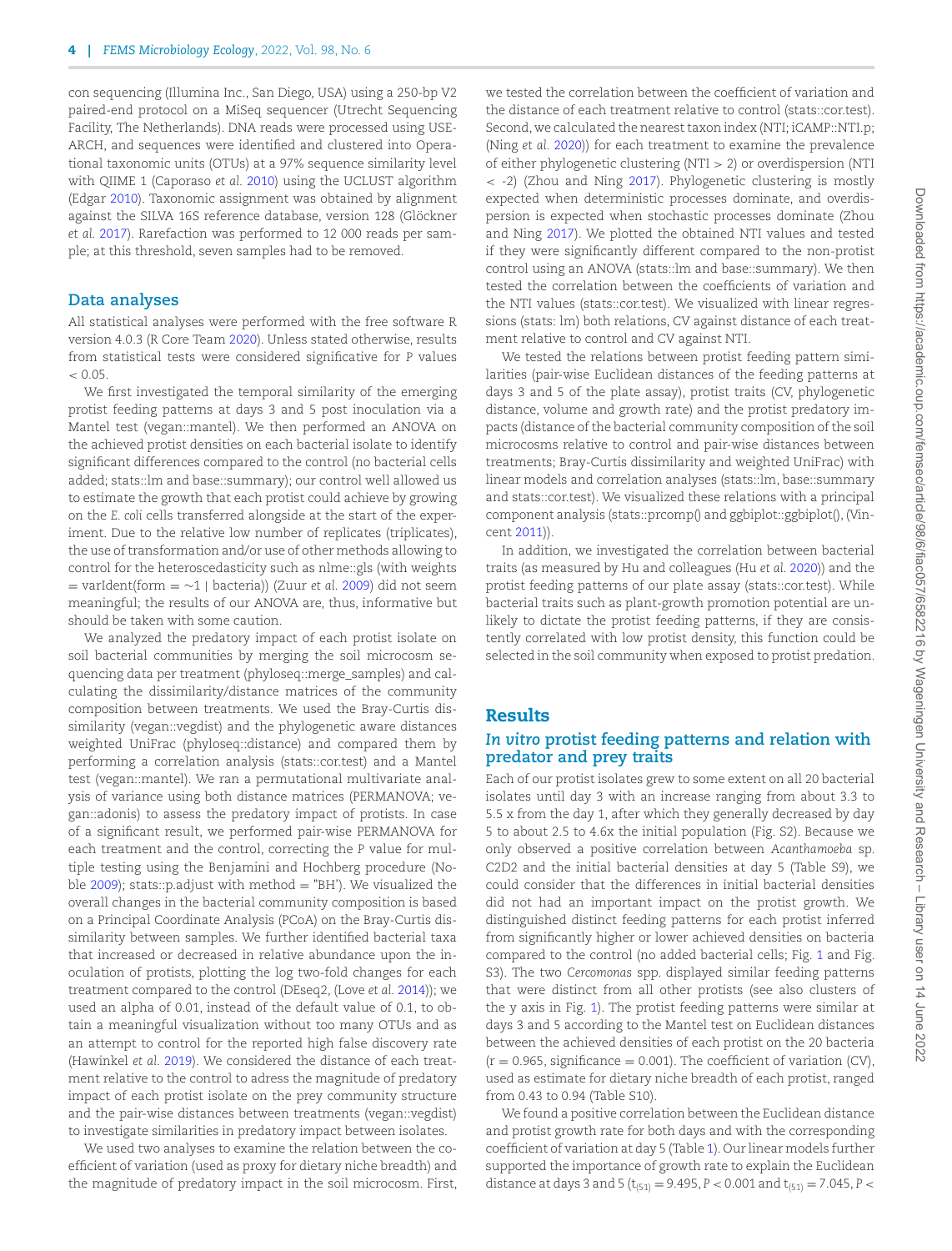<span id="page-4-0"></span>

**Figure 1.** Heatmap of the protist population density on each bacterial isolate representing the feeding patterns at days 3 (panel **A**) and 5 (panel **B**) after inoculation. The protist density has been scaled per row to facilitate comparison; each co-culture was set in triplicates  $(N = 3)$ . The y-axis is ordered according to similarities between protist feeding patterns (Euclidean distance of the achieved protist density on each bacterium). The x-axis is fixed with the bacteria grouped per phylum. Orange colors correspond to negative values, i.e. lower density compared to average population density, per protist, and blue colors correspond to positive values, i.e. higher density compared to average population density, per protist. Asterisks highlight<br>significantly higher/lower protist densities compared to the control with respectively.

0.001, respectively) and also indicated a significant contribution of phylogenetic distance and the volume in explaining the observed feeding patterns at day 3 ( $t_{(51)} = 3.277$ ,  $P = 0.002$  and  $t_{(51)} = -2.69$ , *P* = 0.013, respectively; Table S11). On the prey side, however, we did not find any clear and significant correlations between bacterial traits and the observed protist feeding patterns (Fig. S4).

#### **Predatory impacts of the selected protists on the soil bacterial community**

As found for protist feeding patterns, each protist had a significant and distinct impact on its prey community in the soil microcosm experiment (Table [2,](#page-5-1) Fig. [2](#page-6-0) and Figs S5 to S8 for the log twofold changes of bacterial OTUs for each protist compared to the control). In general, we found that OTUs related to Proteobacteria tended to decrease in relative abundance upon protist inoculation compared to the control, while most OTUs related to Actinobacteria showed relative increases (Figs S5–S8).

#### **Relation between protist traits and the magnitude of the predatory impact on the soil-borne prey community**

We did not observe any significant correlation between protist dietary niche breadth and the amplitude of the predatory impact on the prey community (Fig. [3](#page-7-0) and Table S12 for the statistical results of the linear models). The coefficients of variation, used as a proxy for the dietary niche breadth for each protist, did not correlate with the impact on the prey community as measured by the Bray-Curtis dissimilarity for each protist relative to the control (for day 3:  $cor = 0.017$ ,  $P = 0.96$  and day 5:  $cor = 0.516$ ,  $P = 0.191$ ; Table [3](#page-5-2) and Table S13 for the weighted UniFrac). In addition, the co-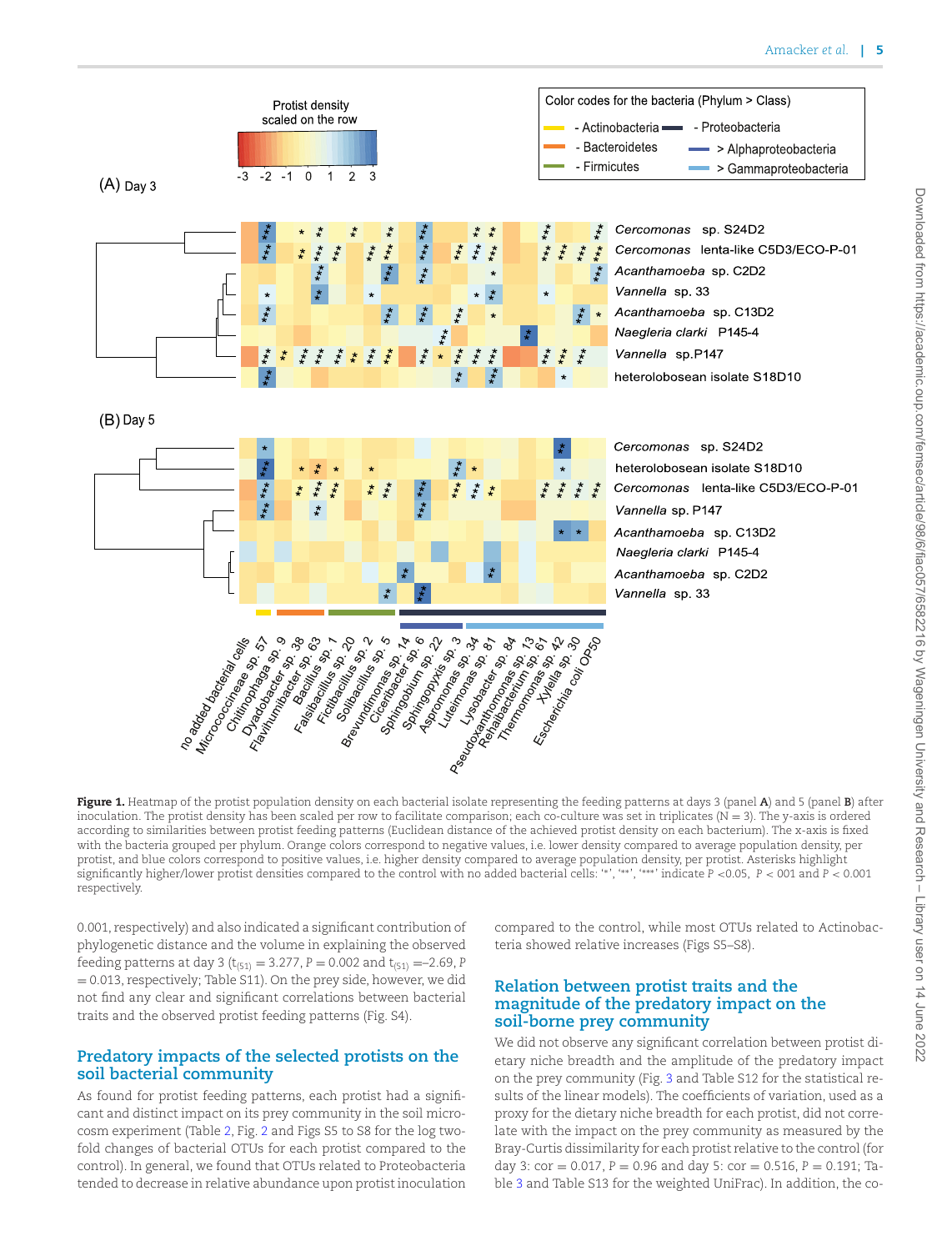<span id="page-5-0"></span>**Table 1.** Relation between the pair-wise protist feeding patterns (Euclidean distance of the achieved densities on the bacteria in the plate assay) and pair-wise protist traits including the coefficient of variation (indicator of the dietary niche breadth), the phylogenetic distance, volume and growth rate. The Euclidean distance and coefficient of variation were obtained at two different sampling time points, day 3 and 5, and are indicated as such. Significant results (*P* < 0.05) are highlighted in bold.

|                                       | Correlation |                     |         |
|---------------------------------------|-------------|---------------------|---------|
|                                       | coefficient | T test              | P value |
| Pair-wise Euclidean distance at day 3 |             |                     |         |
| Coefficient of variation at day 3     | $-0.205$    | $t_{(54)} = -1.543$ | 0.129   |
| Phylogenetic distance                 | 0.056       | $t_{(54)} = 0.413$  | 0.684   |
| Volume                                | $-0.144$    | $t_{(54)} = -0.742$ | 0.465   |
| Growth rate                           | 0.794       | $t_{(54)} = 9.603$  | < 0.001 |
| Pair-wise Euclidean distance at day 5 |             |                     |         |
| Coefficient of variation at day 5     | 0.264       | $t_{(54)} = 2.013$  | 0.049   |
| Phylogenetic distance                 | $-0.030$    | $t_{(54)} = -0.219$ | 0.828   |
| Volume                                | $-0.186$    | $t_{(54)} = -0.965$ | 0.343   |
| Growth rate                           | 0.710       | $t_{(54)} = 7.406$  | < 0.001 |

<span id="page-5-1"></span>**Table 2.** Predatory impact of each protist compared to the non protist control given as the PERMANOVA results on the Bray–Curtis dissimilarity to Control for each treatment. The *P* value adjustment was performed with the Benjamini and Hochberg correction.

| Treatment | F statistic         | $R^2$ | P value | <b>Adjusted P value</b> |
|-----------|---------------------|-------|---------|-------------------------|
| C13D2     | $F_{(1,8)} = 4.599$ | 0.365 | 0.008   | 0.013                   |
| C2D2      | $F_{(1,8)} = 3.581$ | 0.309 | 0.011   | 0.013                   |
| P147      | $F_{(1,8)} = 3.125$ | 0.281 | 0.009   | 0.013                   |
| P33       | $F_{(1,8)} = 3.353$ | 0.295 | 0.014   | 0.014                   |
| P145-4    | $F_{(1,8)} = 3.516$ | 0.305 | 0.010   | 0.013                   |
| S18D10    | $F_{(1,8)} = 4.977$ | 0.384 | 0.009   | 0.013                   |
| C5D3      | $F_{(1,7)} = 7.186$ | 0.507 | 0.007   | 0.013                   |
| S24D2     | $F_{(1,8)} = 10.74$ | 0.573 | 0.010   | 0.013                   |

<span id="page-5-2"></span>**Table 3.** Correlation between the magnitude of predatory impact (Bray–Curtis dissimilarity relative to the control) and protist traits (coefficient of variation as proxy for the dietary niche breadth, volume and growth rate). The significant result (*P* < 0.05) is highlighted in bold.

| Protist trait                    | Correlation<br>coefficient | Adjusted $\mathbb{R}^2$ | P value |
|----------------------------------|----------------------------|-------------------------|---------|
| Coefficient of Variation (Day 3) | 0.017                      | $-0.166$                | 0.96    |
| Coefficient of Variation (Day 5) | 0.516                      | 0.144                   | 0.191   |
| Volume                           | $-0.346$                   | $-0.026$                | 0.401   |
| Growth Rate                      | 0.898                      | 0.774                   | < 0.01  |

efficients of variation were not correlated with the nearest taxon index values (NTI;  $cor = 0.312$ ,  $P = 0.45$  for day 3 and  $cor = -0.313$ ,  $P$  $= 0.45$  for day 5). All the NTI values were higher than 2, indicating phylogenetic clustering (Zhou and Ning [2017\)](#page-10-19). We observed significantly higher NTI values for the bacterial communities exposed to the heterolobosean isolate S18D10 treatment compared to the no protist control, and significantly lower values for the ones exposed to the *Cercomonas* sp. S24D2 treatment (Fig. S9 and Table S14 for the NTI values obtained for each replicate).

From the other protist traits considered, only the protist growth rate was positively correlated with the magnitude of predatory impact on the soil bacterial community composition (Table 3 and S13).

#### **Relation between protist feeding patterns, protist traits and predatory impacts on the soil bacterial community**

We found that protists with similar feeding patterns also had a more similar impact on the soil bacterial community. Indeed, the pair-wise Euclidean distance of achieved density on the selected bacteria (i.e. protist feeding patterns) was positively correlated with the pair-wise distances of the soil bacterial community composition (*i.e.* protist predatory impact) (cor = 0.714; Table [4\)](#page-6-1). From the other protist traits investigated, only growth rate was positively correlated with the pair-wise Bray–Curtis dissimilarity (cor  $= 0.723$ ; Table [4\)](#page-6-1).

Our ordination approach further highlighted the relevant correlations (Fig. [4\)](#page-8-0): growth rate, feeding pattern (pair-wise Euclidean distance at day 3) and predatory impact on the soil-borne bacterial community (Bray-Curtis dissimilarity) all clustered together to explain most of the variation (51.1%) along the first principal component. Phylogenetic distance and volume correlated to explain 31.2% of the variation expressed along the second principal component. Note that due to the observed positive correlation between the Euclidean distance at days 3 and 5, only the day 3 is given as a measure for the feeding pattern in Table [4](#page-6-1) and Fig. [4.](#page-8-0) Similarly, we only present the statistical results using the pairwise Bray–Curtis dissimilarity. The results of the correlation anal-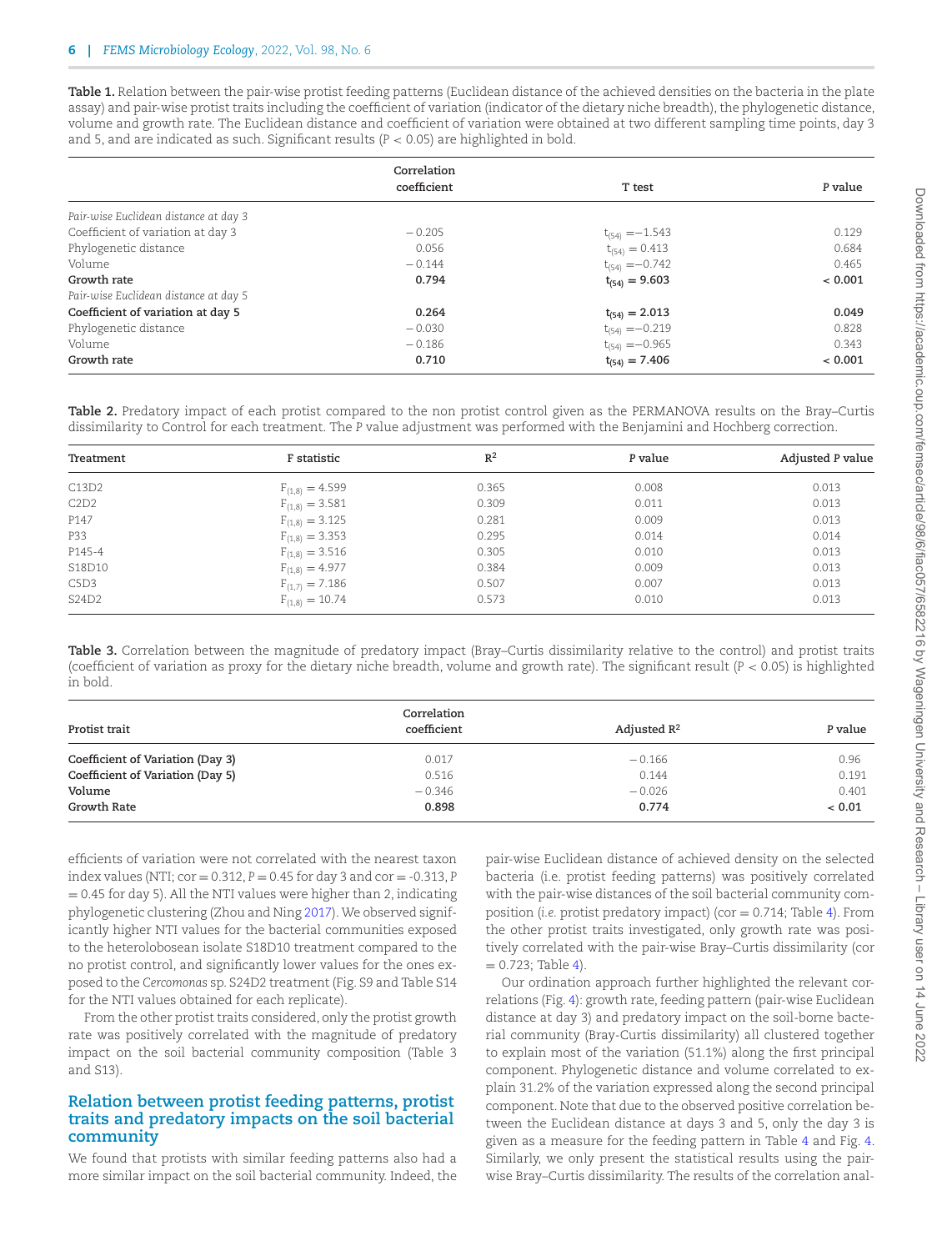<span id="page-6-0"></span>

PCoA 1st Axis [16.8%]

**Figure 2.** Visualization of the effect of each protist treatment on the bacterial community composition in a soil microcosm. The visualization is based on a Principal Coordinate Analysis (PCoA) on the Bray–Curtis dissimilarity between samples.

<span id="page-6-1"></span>**Table 4.** Correlation between the pair-wise Bray–Curtis dissimilarity and the pair-wise Euclidean distances of protist traits. Not that due to the high positive correlation between the pair-wise Euclidean distance at days 3 and 5, only the result for day 3 is given here below under 'Feeding pattern'. Significant results (*P* < 0.05) are highlighted in bold.

| Protist trait         | Correlation<br>coefficient | Adjusted $\mathbb{R}^2$ | P value |
|-----------------------|----------------------------|-------------------------|---------|
| Feeding pattern       | 0.714                      | 0.502                   | ~< 0.01 |
| Phylogenetic distance | $-0.124$                   | $-0.003$                | 0.364   |
| Volume                | $-0.136$                   | $-0.019$                | 0.49    |
| Growth Rate           | 0.723                      | 0.513                   | < 0.01  |

ysis using the weighted UniFrac were generally similar and can be found in Table S13.

## **Discussion**

We found that despite the relatively broad dietary niche breadth displayed by our selected protists, each of them had a distinct feeding pattern that remained similar for both days 3 and 5 after inoculation. We further found that these *in vitro* feeding patterns and protist growth rate could be related to predatory impacts on the soil-borne bacterial community structure.

In line with our first hypothesis, while all protists could feed to some extent on all 20 bacterial isolates, distinct feeding patterns emerged for each protist depending on the respective protist-bacterium combination. This result is in agreement with previous work showing distinct growth abilities of protist species on various bacteria, due, for instance, to adaptations to feed on or avoid toxin producing bacteria (Jousset *et al.* [2009,](#page-9-22) Pedersen *et al.* [2011\)](#page-10-21). In addition, distinct feeding patterns between predatory protists were also reported with differential feeding on only 20% of the selected bacterial strains (Singh [1942\)](#page-10-6).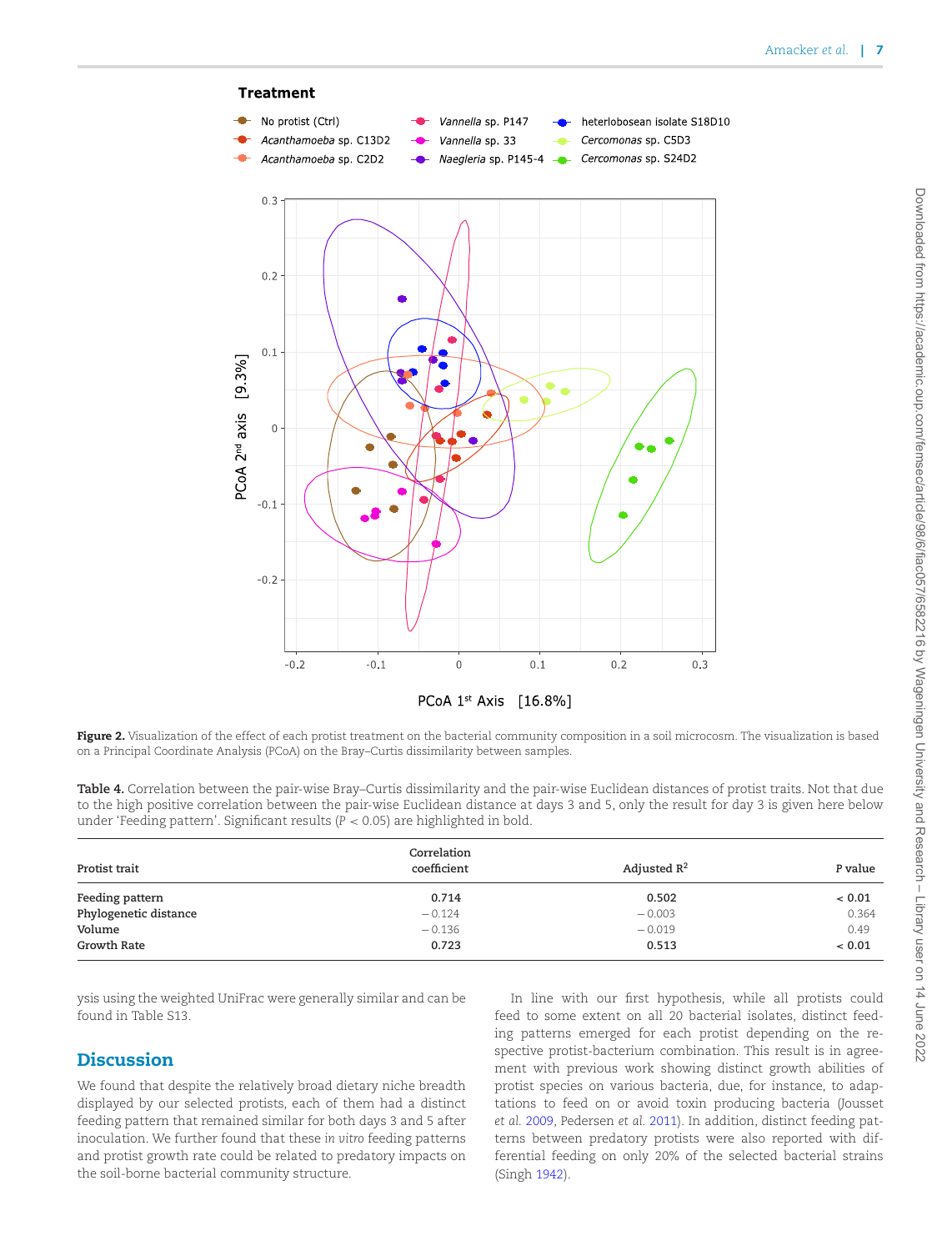<span id="page-7-0"></span>

**Figure 3.** Relation between the dietary niche breadth (coefficient of variation at days 3 and 5, **A** and **B** panel respectively) and the magnitude of the predatory impact on the bacterial prey community (Bray–Curtis dissimilarity of each treatment relative to control and NTI). The y-axis on the left gives the values for the Bray–Curtis to control dissimilarity (dark-brown dot and line) and the y-axis on the right gives the values for the NTI (blue dots and line). Coefficient estimates are given next to the line. Statistical results of the linear model analysis are given in Table S10.

Similarly, each predatory protist exerted a distinct impact on its prey community composition from relatively similar to the control bacterial population for the treatment with *Vannella* sp. P33, for example, to clearly distinct with *Cercomonas* sp. S24D2. Proteobacterial taxa tended to show a reduced relative abundance when communities were subjected to protist predation, which is in line with previous studies suggesting that particularly alpha- and beta-Proteobacteria are sensitive to protist predation (Murase *et al.* [2006,](#page-10-22) Rosenberg *et al.* [2009\)](#page-10-23)*.* Actinobacteria generally increased in relative abundance in response to protists, which was also in agreement with previous observations (Ekelund *et al.* [2009,](#page-9-23) Rosenberg *et al.* [2009\)](#page-10-23). Although some trends were found at these higher taxonomic levels, we observed a range of specific responses, both positive and negative, of some OTUs and genera to the presence of specific protist isolates (Fig. S5-S8). Such fine-scale differences between protist impacts on bacterial communities is not surprising given the fact that strong differences in palatability have been observed between isolates of the same bacterial genus such as *Pseudomonas* (Pedersen *et al.* [2011,](#page-10-21) Amacker *et al.* [2020\)](#page-9-24).

Contrary to our second hypothesis, we did not find any correlation between dietary niche breath and the magnitude of the predatory impact on the prey community composition. This result might reflect the rather generalist feeding nature of the selected protists. Alternatively, niche breath as measured in our pairwise assays may not accurately reflect the extent of realized feeding preference in a complex environment with a highly heterogeneous structure (Erktan *et al.* [2020,](#page-9-25) Xiong *et al.* [2021\)](#page-10-5). Intriguingly, while heterolobosean isolate S18D10 and *Cercomonas* sp. S24D2 were both reported with the highest coefficient of variation at day 5, suggesting a narrow dietary niche breadth and potentially strong prey selection (Filip *et al.* [2014,](#page-9-10) Johnston *et al.* [2016\)](#page-9-11), the NTI values observed within bacterial communities exposed to these protists were, respectively, significantly higher and lower compared to the control. This suggests phylogenetic clustering and a higher importance of deterministic processes for the communities exposed to heterolobosean isolate S18D10, but a lower importance of these processes for communities exposed to *Cercomonas* sp. S24D2 (Kembel [2009,](#page-10-24) Stegen *et al.* [2012\)](#page-10-25). This apparent contradiction could be due to the preferred type of prey. While specialist predators are usually linked to deterministic processes (Chase *et al.* [2009,](#page-9-26) Ryberg *et al.* [2012\)](#page-10-11), if the predator preferentially feeds on competitively superior prey, this could lower competition between prey species and lead to a stronger influence of stochastic processes in community assembly (Chase [2003,](#page-9-27) Jiang *et al.* [2011,](#page-9-28) Johnston *et al.* [2016\)](#page-9-11). Note that we, here, primarily performed our NTI analyses in an exploratory manner and thus only superficially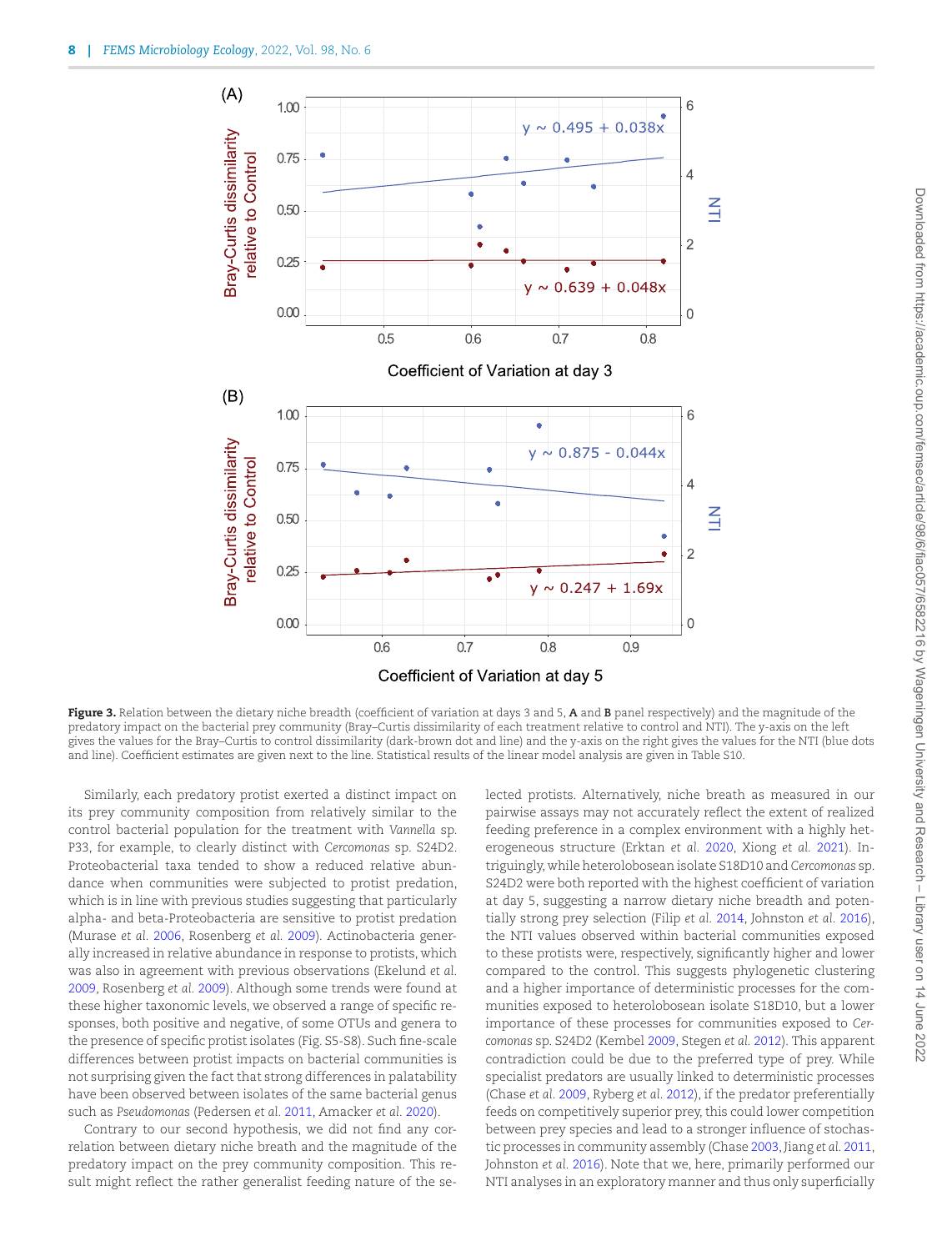<span id="page-8-0"></span>

**Figure 4.** *Principal Component Analysis using the pair-wise Euclidean distances of protist traits (Volume, Phylogenetic distance, and Growth rate; blue color), pair-wise Euclidean distances between protist feeding pattern (plate assay, at day 3, yellow color) and the Bray-Curtis dissimilarity between bacterial community composition (soil microcosm, red-brown color). Each dot represents a protist pair such as P33-S24D2, P33-P147, or S24D2-C5D3; there is a total of 28 pairs.*

address the potential relation between protist feeding patterns and the magnitude of deterministic processes in community assembly.

In line with our third hypothesis, the pair-wise Euclidean distance of the feeding patterns was positively correlated with the pair-wise Bray-Curtis dissimilarity of the predated bacterial community composition. Our feeding assays are, thus, capable of providing characterizations of feeding behavior that have bearing on realized predatory impacts in more complex systems. Similarly, in another study, bacterial biocontrol potential obtained from various controlled assays was found to be a powerful indicator of bacterial performance in a field experience (Agaras *et al.* [2020\)](#page-9-29). Protist feeding assays might thus be used to predict predatory impact of specific protists thereby providing information on how to steer bacterial communities as previously suggested (Gao *et al.* [2019\)](#page-9-4).

From all the protist traits, only growth rate was significantly related to feeding patterns and predatory impacts. In contrast to previous studies (Glücksman *et al.* [2010,](#page-9-8) Gao [2020\)](#page-9-9), we did not find any relation with protist volume. It should, however, be noted that we only had one isolate in our collection, *Naegleria clarki* P145-4, that was markedly larger (921  $\mu$ m<sup>3</sup>) than the rest (104–455  $\mu$ m<sup>3</sup>). Our experimental collection may therefore not have adequately covered cell volume as a trait variable to make robust conclusions. Furthermore, we did not observe any clear correlation between protist growth and the examined bacterial traits. While the production of antimicrobial compounds has been reported as an efficient defense mechanism against protist predation (Jousset *et al.* [2006,](#page-9-30) [2009\)](#page-9-22), the absence of additional nutrients in our co-cultures

may explain the apparent lack of efficient bacterial defense. Indeed, the production of antimicrobial compounds can be metabolically costly, often requiring sufficient nutrients and a relatively high population density (Haas and Défago [2005\)](#page-9-31). The differences in the protist feeding patterns may also have been regulated by other parameters such as cell size, cell membrane composition and nutritional quality (Boenigk *et al.* [2001,](#page-9-32) Matz and Kjelleberg [2005\)](#page-10-7).

Thus, laboratory assays have proven useful for examining protist feeding preferences, but we should also keep in mind that they also have their limitations with respect to how well they address *in vivo* feeding behaviors (Montagnes *et al.* [2008\)](#page-10-26). Although we utilized a relatively broad range of species, our selection and standardized assays relying on pairwise interactions cannot provide a full representation of the breadth of species and interactions encountered in the complex soil environment. Nonetheless, such approaches can be highly informative when trying to identify the dietary niche of selected protist species of interest (Montagnes *et al.* [2008,](#page-10-26) Devictor *et al.* [2010\)](#page-9-33).

#### **Conclusions**

Our results indicate that *in vitro* screenings have the potential to instruct on the specific predatory impact of selected protists, with especially feeding patterns and growth rates as informative traits. Our study should be seen as a first step that could be used as a basis for the development of high throughput and standardized plate assays to test the prey adequacy of different species for dif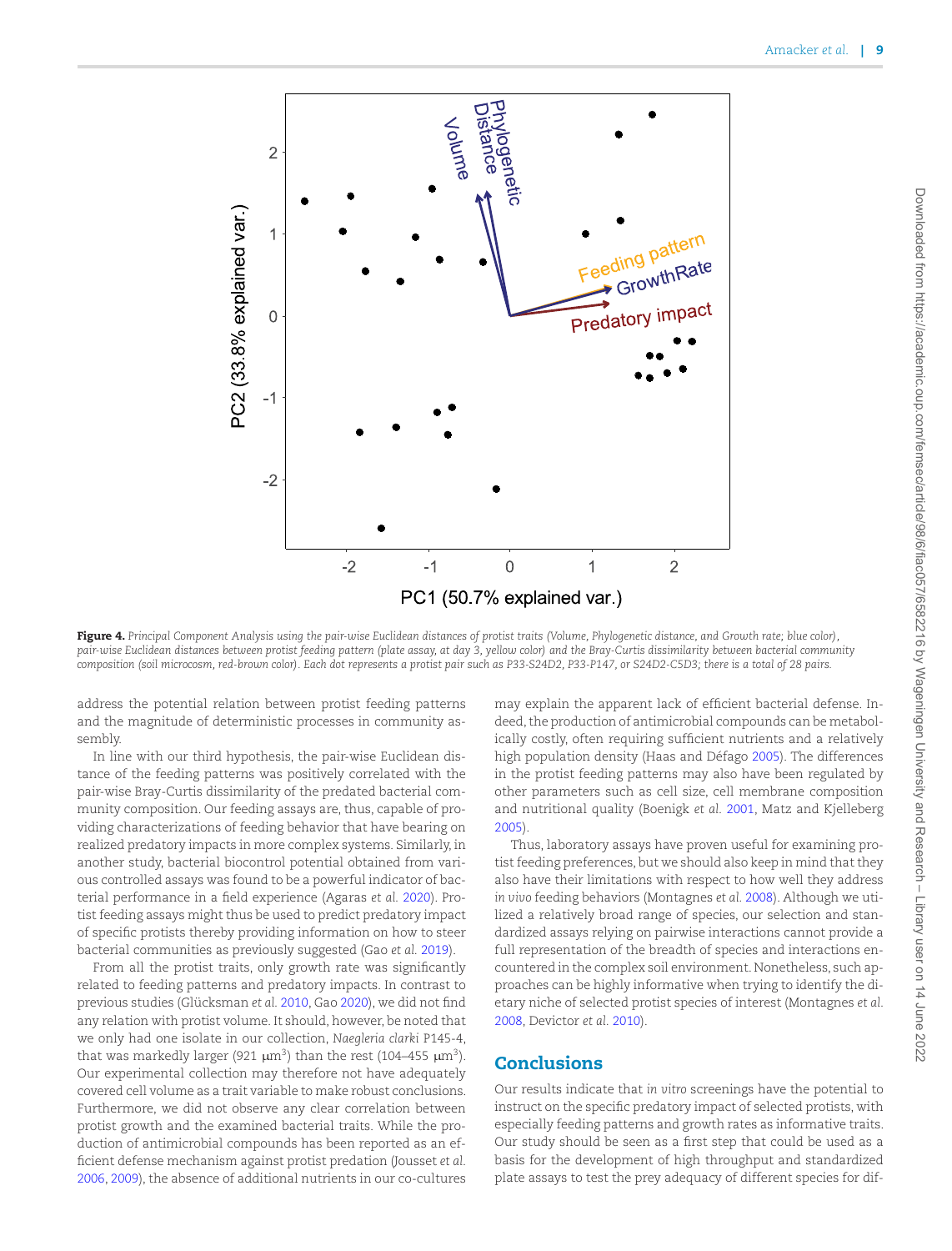ferent protists. The development of such assays could be used to test a bigger set of prey and conditions and would increase our ability to. investigate the multitrophic nature of the microbiome. Such knowledge is typically necessary to develop systematic strategies to steer the soil microbiome by inoculation of specific protist species so to support functions of interest.

## **Supplementary data**

Supplementary data are available at *[FEMSEC](https://academic.oup.com/femsec/article-lookup/doi/10.1093/femsec/fiac057#supplementary-data)* online.

# **Funding**

This work was supported by NWO from the Netherlands Organisation for Scientific Research [ALWGR.2017.016]. ZG was supported by Chinese Scholarship Council (CSC) [No. 201506350026]. JH was supported by NWO from the Netherlands Organisation for Scientific Research [ALW.870.15.050], TKI top-sector grant [KV1605 082] and Aide régionale aux projets H2020-MSCA-IF 2019 Seal of Excellence—Projet CORRiBIOM.

*Conflicts of interest statement.* No conflict of interest. The authors declare that they have no conflict of interest.

## **References**

- <span id="page-9-29"></span>Agaras BC, Noguera F, González Anta G *et al.* Biocontrol potential index of pseudomonads, instead of their direct-growth promotion traits, is a predictor of seed inoculation effect on crop productivity under field conditions. *Biol Control* 2020;**143**:104209.
- <span id="page-9-24"></span>Amacker N, Gao Z, Agaras BC *et al.* Biocontrol traits correlate with resistance to predation by protists in soil pseudomonads. *Front Microbiol* 2020;**11**:614194.
- <span id="page-9-12"></span>Asiloglu R, Kenya K, Samuel SO *et al.* Top-down effects of protists are greater than bottom-up effects of fertilisers on the formation of bacterial communities in a paddy field soil. *Soil Biol Biochem* 2021;**156**:108186.
- <span id="page-9-13"></span>Asiloglu R, Shiroishi K, Suzuki K *et al.* Protist-enhanced survival of a plant growth promoting rhizobacteria, azospirillum sp. B510, and the growth of rice (Oryza sativa L.) plants. *Applied Soil Ecology* 2020;**154**:103599.
- <span id="page-9-2"></span>Bjørnlund L, Liu M, Rønn R *et al.* Nematodes and protozoa affect plants differently, depending on soil nutrient status. *Eur J Soil Biol* 2012;**50**:28–31.
- <span id="page-9-32"></span>Boenigk J, Matz C, Jürgens K *et al.* The influence of preculture conditions and food quality on the ingestion and digestionprocess of three species of heterotrophic nanoflagellates. *Microb Ecol* 2001;**42**:168–76.
- <span id="page-9-3"></span>Bonkowski M, Cheng W, Griffiths BS *et al.* Microbial-faunal interactions in the rhizosphere and effects on plant growth. *Eur J Soil Biol* 2000;**36**:135–47.
- <span id="page-9-14"></span>Burki F, Roger AJ, Brown MW *et al.* The new tree of eukaryotes. *Trends Ecol Evol* 2020;**35**:43–55.
- <span id="page-9-17"></span>Caporaso JG, Kuczynski J, Stombaugh J *et al.* QIIME allows analysis of high-throughput community sequencing data. *Nat Methods* 2010;**7**:335–6.
- <span id="page-9-16"></span>Caporaso JG, Lauber CL,Walters WA *et al.* Global patterns of 16S rRNA diversity at a depth of millions of sequences per sample. *Proc Natl Acad Sci* 2011;**108**:4516–22.
- <span id="page-9-26"></span>Chase JM, Biro EG, Ryberg WA *et al.* Predators temper the relative importance of stochastic processes in the assembly of prey metacommunities. *Ecol Lett* 2009;**12**:1210–8.
- <span id="page-9-27"></span>Chase JM. Community assembly: when should history matter?. *Oecologia* 2003;**136**:89–98.
- <span id="page-9-1"></span>Clarholm M. Interactions of bacteria, protozoa and plants leading to mineralization of soil nitrogen. *Soil Biol Biochem* 1985;**17**:181–7.
- <span id="page-9-15"></span>Dalgaard P, Ross T, Kamperman L *et al.* Estimation of bacterial growth rates from turbidimetric and viable count data. *Int J Food Microbiol* 1994;**23**:391–404.
- <span id="page-9-33"></span>Devictor V, Clavel J, Julliard R *et al.* Defining and measuring ecological specialization. *J Appl Ecol* 2010;**47**:15–25.
- <span id="page-9-18"></span>Edgar RC. Search and clustering orders of magnitude faster than BLAST. *Bioinformatics* 2010;**26**:2460–1.
- <span id="page-9-23"></span>Ekelund F, Saj S, Vestergård M *et al.* The "soil microbial loop" is not always needed to explain protozoan stimulation of plants. *Soil Biol Biochem* 2009;**41**:2336–42.
- <span id="page-9-25"></span>Erktan A, Or D, Scheu S. The physical structure of soil: determinant and consequence of trophic interactions. *Soil Biol Biochem* 2020;**148**:107876.
- <span id="page-9-10"></span>Filip J, Bauer B, Hillebrand H *et al.* Multitrophic diversity effects depend on consumer specialization and species-specific growth and grazing rates. *Oikos* 2014;**123**:912–22.
- <span id="page-9-4"></span>Gao Z, Karlsson I, Geisen S *et al.* Protists: puppet masters of the rhizosphere microbiome. *Trends Plant Sci* 2019;**24**:165–76.
- <span id="page-9-9"></span>Gao Z. *Soil Protists: From Traits To Ecological Functions*. Utrecht, The [Netherlands: Utrecht University, 2020.](https://dspace.library.uu.nl/handle/1874/400054) https://dspace.library.uu. nl/handle/1874/400054.
- <span id="page-9-6"></span>Geisen S, Mitchell EAD, Adl S *et al.* Soil protists: a fertile frontier in soil biology research. *FEMS Microbiol Rev* 2018;**42**:293–323.
- <span id="page-9-19"></span>Glöckner FO, Yilmaz P, Quast C *et al.* 25 years of serving the community with ribosomal RNA gene reference databases and tools. *J Biotechnol* 2017;**261**:169–76.
- <span id="page-9-8"></span>Glücksman E, Bell T, Griffiths RI *et al.* Closely related protist strains have different grazing impacts on natural bacterial communities: protist grazing of bacterial communities. *Environ Microbiol* 2010;**12**:3105–13.
- <span id="page-9-31"></span>Haas D, Défago G. Biological control of soil-borne pathogens by fluorescent pseudomonads. *Nat Rev Microbiol* 2005;**3**:307–19.
- <span id="page-9-0"></span>Hassani MA, Durán P, Hacquard S. Microbial interactions within the plant holobiont. *Microbiome* 2018;**6**:58.
- <span id="page-9-20"></span>Hawinkel S, Mattiello F, Bijnens L *et al.* A broken promise: microbiome differential abundance methods do not control the false discovery rate. *Briefings Bioinf* 2019;**20**:210–21.
- <span id="page-9-21"></span>Hu J, Wei Z, Kowalchuk GA *et al.* Rhizosphere microbiome functional diversity and pathogen invasion resistance build up during plant development. *Environ Microbiol* 2020;**22**:5005–18.
- <span id="page-9-28"></span>Jiang L, Brady L, Tan J. Species diversity, invasion, and alternative community states in sequentially assembled communities. *Am Nat* 2011;**178**:411–8.
- <span id="page-9-7"></span>Jiang L, Morin PJ. Predator diet breadth influences the relative importance of bottom-up and top-down control of prey biomass and diversity. 2005:14.
- <span id="page-9-11"></span>Johnston NK, Pu Z, Jiang L. Predator identity influences metacommunity assembly.Amarasekare (ed). *J Anim Ecol* 2016;**85**:1161–70.
- <span id="page-9-5"></span>Jousset A, Bonkowski M. The model predator acanthamoeba castellanii induces the production of 2,4, DAPG by the biocontrol strain pseudomonas fluorescens Q2-87. *Soil Biol Biochem* 2010;**42**:1647–9.
- <span id="page-9-30"></span>Jousset A, Lara E, Wall LG *et al.* Secondary metabolites help biocontrol strain pseudomonas fluorescens CHA0 to escape protozoan grazing. *Appl Environ Microbiol* 2006;**72**:7083–90.
- <span id="page-9-22"></span>Jousset A, Rochat L, Péchy-Tarr M *et al.* Predators promote defence of rhizosphere bacterial populations by selective feeding on nontoxic cheaters. *ISME J* 2009;**3**:666–74.